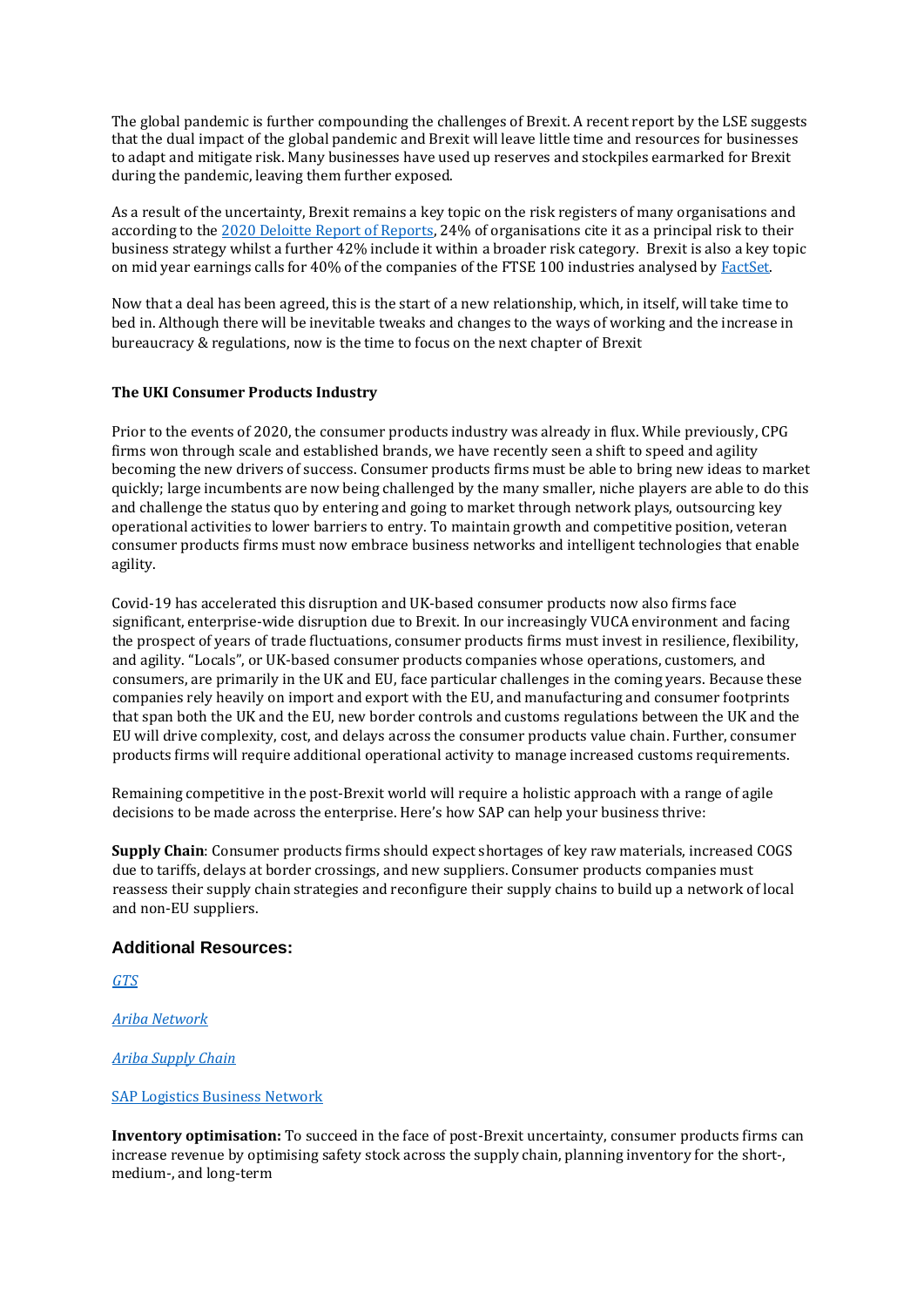# **Additional Resources:**

## *[Integrated Business Planning](https://www.sap.com/uk/products/supply-chain-management/supply-chain-planning.html)*

**Manufacturing**: Firms with manufacturing footprints across the UK and EU may face increased complexity and costs as Brexit fractures connections between factories and distribution centres. Consumer products companies can counteract this impact with better demand forecasting capabilities, increased manufacturing flexibility, and the ability to outsource manufacturing.

# **Additional Resources:**

## *[Integrated Business Planning](https://www.sap.com/uk/products/integrated-business-planning.html)*

**Logistics**: Successful firms will adjust their distribution centre strategies and will determine how to reallocate production of goods and procurement of packaging material for optimally efficient transportation.

## **Additional Resources:**

*[Transportation Management and Logistics](https://www.sap.com/uk/products/transportation-logistics.html)*

**Research & development**: Firms may need to develop new SKUs to address changing consumer demand as product availability changes due to trade restrictions

## **Additional Resources:**

#### *[Product Lifecycle Management](https://www.sap.com/products/enterprise-product-development.html?btp=22100c02-8273-4478-87ba-009ce04e4e92) – Product Development*

**Regulatory compliance**: Product quality standards, customers tariffs, and packaging requirements are all subject to increasing complexity as the UK increases trade with non-EU nations, each with their own set of regulations.

## **Additional Resources:**

## *[Governance, Risk, & Compliance](https://www.sap.com/uk/products/erp-financial-management/grc.html)*

## *[Global Trade Services](https://www.sap.com/uk/products/global-trade-management.html)*

**Margin optimisation**: Increased investment in R&D may be required to reconfigure products to maintain profitability in the context of reduced consumer spending, altered supply chains, new tariffs, and regulations with new trade partners.

## **Additional Resources:**

## *[Product Lifecycle Management](https://www.sap.com/uk/products/supply-chain-management/plm-r-d-engineering.html)*

**Human capital**: The UKI talent landscape will change dramatically, with EU citizens and their families requiring different employer support. The pool of available talent in the UK has already changed and will continue to shift as EU nationals seek EU-based rather than UK-based roles. Consumer products firms likely will increasingly need to attract and retain new types of talent.

## **Additional Resources:**

*SuccessFactors [Human Capital Management:](https://www.sap.com/uk/products/human-resources-hcm/about-successfactors.html)*